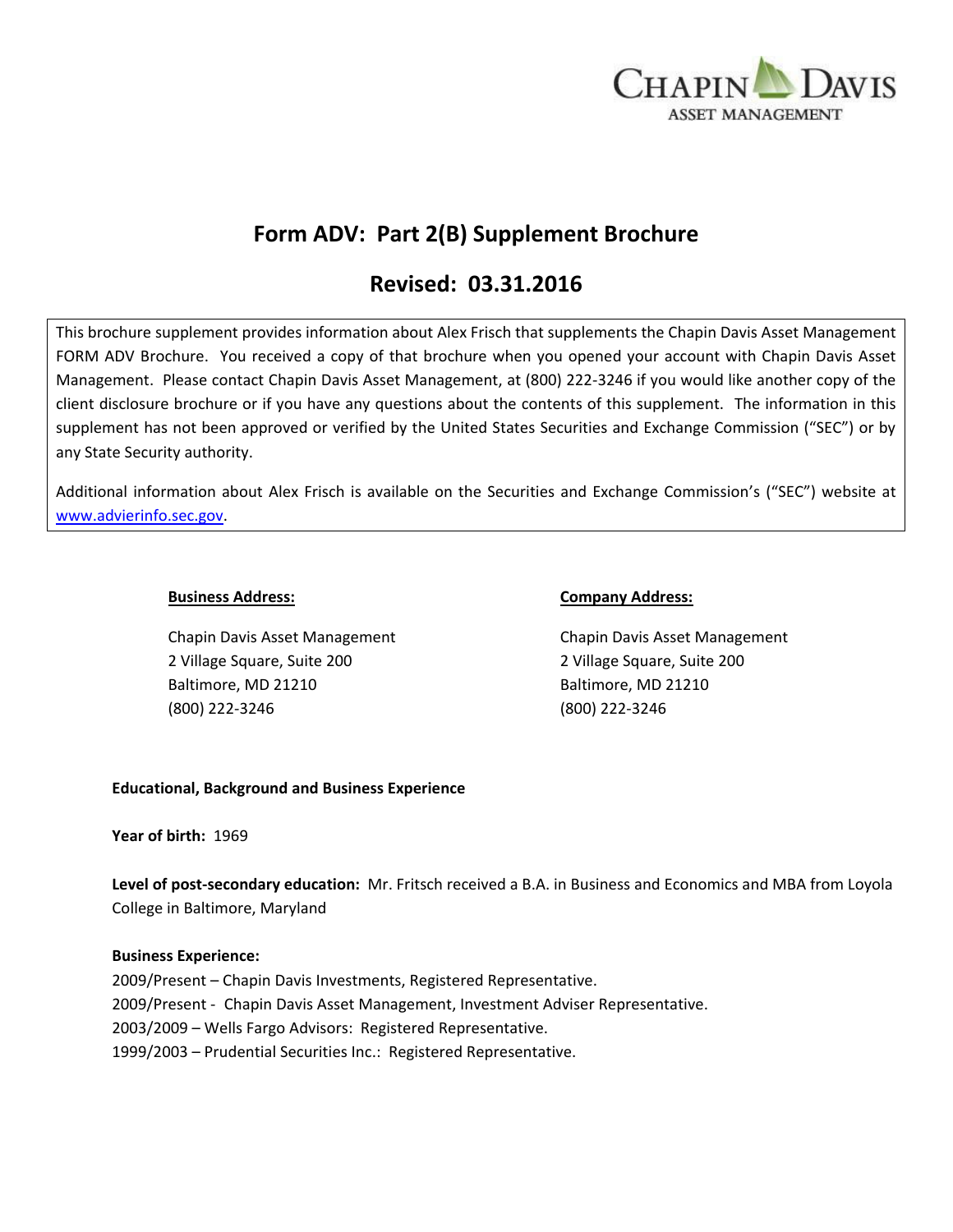### **Professional Designations**

Alex Fritsch holds no professional designations.

### **Disciplinary Action**

Chapin Davis Asset Management discloses facts regarding any legal or disciplinary events that it deems to be material to a client considering Alex Frisch to act as their Investment Advisor Representative. Chapin Davis Asset Management is not aware of any events applicable to this item. FINRA's Brokercheck<sup>®</sup> [http://www.brokercheck.finra.org](http://www.brokercheck.finra.org/) may have additional information regarding the disciplinary history of Alex Frisch that is not included in this brochure supplement.

#### **Other Business Activities**

In addition to being an Investment Advisor Representative with Chapin Davis Asset Management, Alex Frisch is also a Registered Representative at Chapin Davis Investments, a Broker/Dealer. Alex Frisch spends more than 10% of his time acting in both capacity. As an Investment Advisor Representative and Registered Representative, Alex Frisch can offer clients both advisory programs and services and non-advisory programs. This may present a conflict of interest. However, as an Investment Advisor Representative of Chapin Davis Asset Management, Alex Frisch has a responsibility to make recommendations that are in the best interest of each customer.

#### **Additional Compensation**

Product companies (including our affiliates) with which we have agreements work with Chapin Davis Asset Management and our financial advisors to provide education and other support to help distribute their products. These companies may pay for training and education events, seminars or other similar events for employees, financial advisors, clients and prospective clients. They may also reimburse entertainment. A financial advisor may also receive a service fee, expense reimbursement, or other payments from other companies. These service fees, as well as incentive programs and cash and/or noncash compensation, all are strictly regulated by the SEC and Financial Industry Regulatory Authority, as well as Chapin Davis Asset Management internal compliance policies.

Your Financial Advisor may also engage in the sale of insurance products as a licensed agent or broker of Chapin Davis Insurance. In your Financial Advisors' capacity as a registered representative of a broker dealer, or as a licensed insurance agent or broker, your financial advisor will receive brokerage and insurance commissions for these services.

#### **Supervision**

Investment Advisor Representatives' activities are supervised by registered principals in their office of supervisory jurisdiction and individuals therein, including any or all of the following Investment Advisor Representatives' direct registered principals, central supervision personnel who report to the Chief Compliance Officer of Chapin Davis Asset Management.

| <b>Supervisor:</b> | <b>Stephanie N. Elliott</b> |
|--------------------|-----------------------------|
| Title:             | COO & CCO                   |
| Phone number:      | (800) 222-3246              |